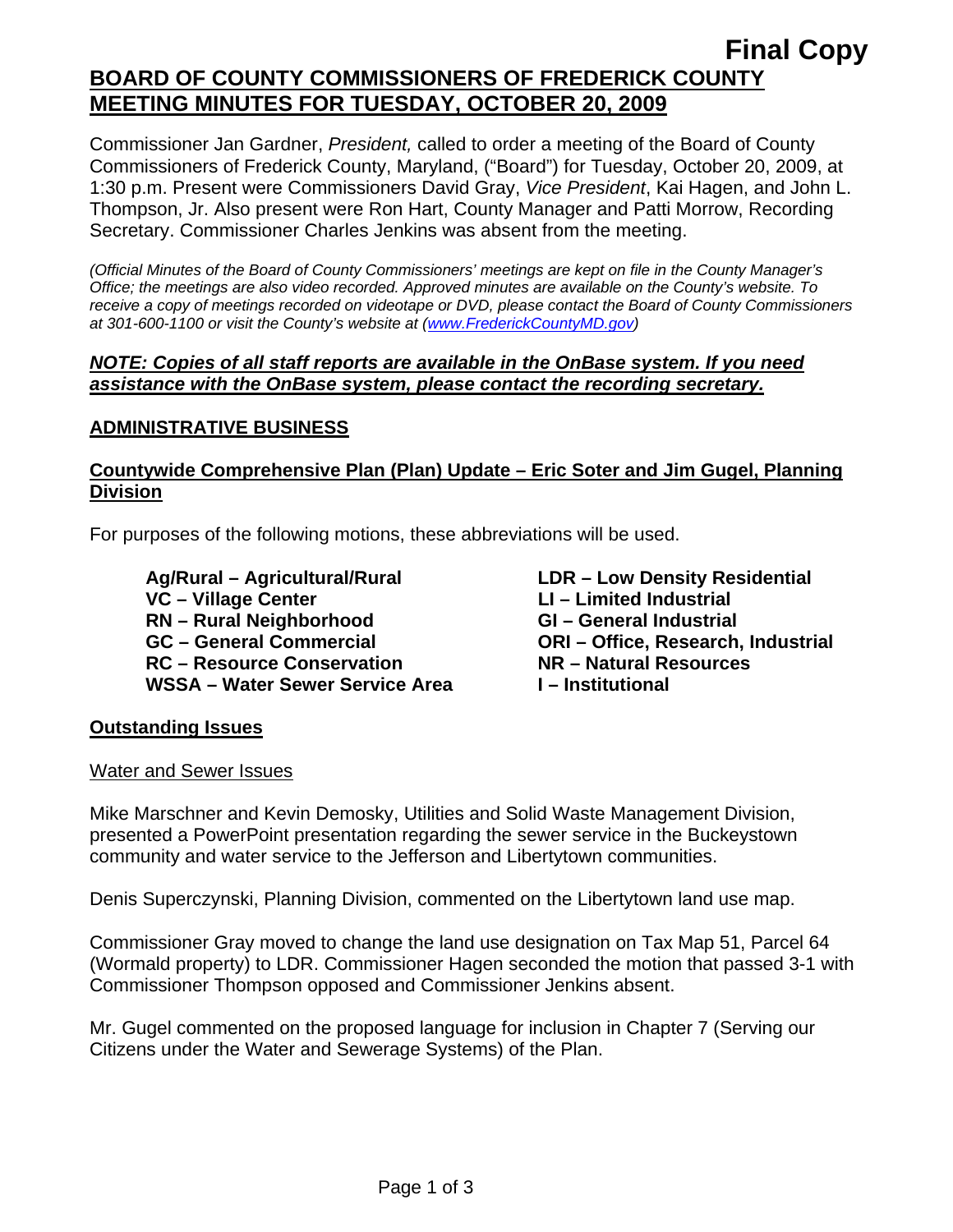# **Final Copy BOARD OF COUNTY COMMISSIONERS OF FREDERICK COUNTY MEETING MINUTES FOR TUESDAY, OCTOBER 20, 2009**

#### New Market Region Issues

#### Linganore Community

Tim Goodfellow, Planning Division, gave a brief overview of some changes in the Linganore community.

Commissioner Hagen moved to adjust the growth boundary to exclude all areas recently changed to NR and Ag/Rural. Commissioner Thompson seconded the motion that passed 4-0 with Commissioner Jenkins absent.

Commissioner Thompson moved to change the land use designation on the deplatted lots in the Isles of Balmoral from LDR to NR and adjust the growth boundary. Commissioner Hagen seconded the motion that passed 4-0 with Commissioner Jenkins absent.

Commissioner Thompson moved to change the land use designation on Tax Map 69, part of Parcel 162 from Ag/Rural to NR. Commissioner Hagen seconded the motion that passed 4-0 with Commissioner Jenkins absent.

By unanimous consent, the Board directed staff to note in the Plan and the resolution to adopt the Plan that the existing golf course in West Winds would have no further development rights and to reference the reason why.

Staff was directed to leave the middle school sites on the land use map.

#### Thurmont Region Issues

Mr. Superczynski reviewed the Mountain Manor Treatment Center and Chubby's Barbeque Restaurant land use designations. It was indicated both properties would be changed to GC.

#### Urbana Region Issues

Commissioner Thompson moved to remove the fire station site from the land use map in the Urbana area. The motion failed for lack of a second.

Commissioner Hagen moved to include text related to a possible fire station site to be located in the LI area in the proximity of the I-70/I-270 interchange. Commissioner Gardner seconded the motion that passed 3-1 with Commissioner Thompson opposed and Commissioner Jenkins absent.

#### YMCA Site

Commissioner Gray moved to direct staff to initiate a text amendment to the VC zoning to allow **I** uses subject to approval by the Frederick County Planning Commission. Commissioner